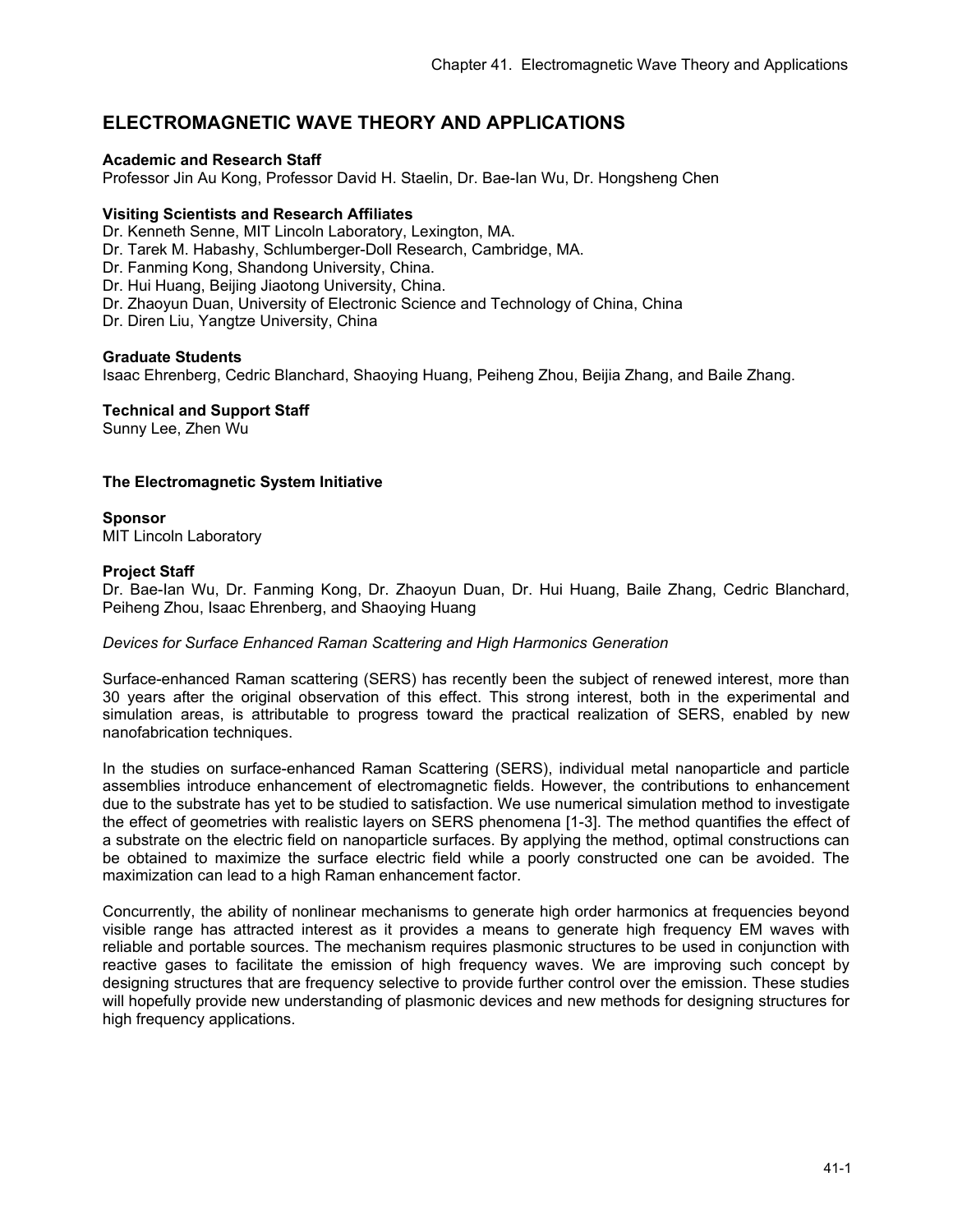#### *Use of transformation approach for novel electromagnetic devices*

The combination of the development of metamaterials and the transformation technique proposed recently has offered remarkable possibilities for control over electromagnetic fields with many potential applications, such as low-profile planar focusing antennas, electromagnetic rotators and concentrators, artificial wormholes, and so on [4-5]. This topic has attracted much attention in optics, microwave engineering, material science, and mathematical physics.

The transformation technique can be used to implement interesting functions. For example, hyperbolic antennas can be reshaped into planar antennas with low profiles, and virtual apertures offer a promising method for increasing the gains of electrically small antenna systems.

Overall, the transformation coordinate method has been used to produce material specifications that control electromagnetic fields. Given a desired device function, the transformation theory can yield electromagnetic properties that turn this function into reality. The technology, building upon developed applications using metmaterials [6-13], shows much promise in electromagnetic device design for multiple applications, but still need comprehensive investigation.

#### *Studies on transformation-based cloaks*

The combination of the development of coordinate transformation theory and modern metamaterials, which are artificial materials whose constitutive parameters can be engineered to achieve special functions, , has offered an unprecedented opportunity for realizing invisibility cloaking. Coordinate transformation theory predicts that by squeezing space to form a "hole" in it, any object inside the "hole" becomes completely invisible using electromagnetic waves [14-27]. A metamaterial shell can be designed to mimic this space squeezing and thus function as an invisibility cloak whose user cannot be seen by others within a chosen frequency band

In this research, a systematic electromagnetic study of transformation-based invisibility cloaks was provided based on the macroscopic Maxwell equations. Analytic scattering models were formulated for studying ideal and non-ideal invisibility cloaks [28-30]. The physics behind perfect invisibility that the coordinate transformation theory did not show earlier was explored by analytically calculating the spatial distribution of electromagnetic fields. Firstly, it was shown that an external electromagnetic wave illuminating a cylindrical cloak will induce electric and magnetic surface currents along the azimuthal direction at the inner boundary of this cloak [29]. These surface currents have no counterparts in the transformation theory because they do not exist before the transformation. Secondly, the reciprocity of a spherical cloak was demonstrated by showing that radiation from an active device in the concealed region is confined within the concealed region [23]. The mechanism is that the outgoing radiation induces surface voltages at the inner boundary of the cloak that reflect all waves back. These physical surface voltages provide a set of mathematical boundary conditions requiring normal D and normal B to vanish on the interface. Finally, the mechanical response of the cloak to external electromagnetic waves was analyzed by calculating the Lorentz force distribution. It was shown that an incoming plane wave tends to expand the bulk of a cloak while squeezing the outer boundary of the cloak at the same time. The recoil forces induced by these forces provide an alternative explanation for the bending of rays or photons.

Practical implementation of cloaks was also considered [28-30]. For simplified cloaks that are often preferred in experiments, the influences of nonlinear transformations and incident angle were first studied. It was shown that a square root transformation that forces the waves to be guided close to the outer boundary yields more invisibility than either linear or quadratic transformations. Simplified cylindrical cloaks may produce more scattering at some non-normal incidence angles than would objects without any cloak. In addition, we suggested using a small number of homogeneous and anisotropic metamaterial layers to construct a practical cloak with satisfying performance at both normal and oblique incidence. Genetic algorithms were used to optimize such practical multi-layer structures. It was shown that by using an optimized 4-layer cloak, the normalized scattering cross section from a cylindrical perfect electric conductor can be reduced from 2.19 to 0.0039 at normal incidence. Another optimized 4-layer cloak designed for an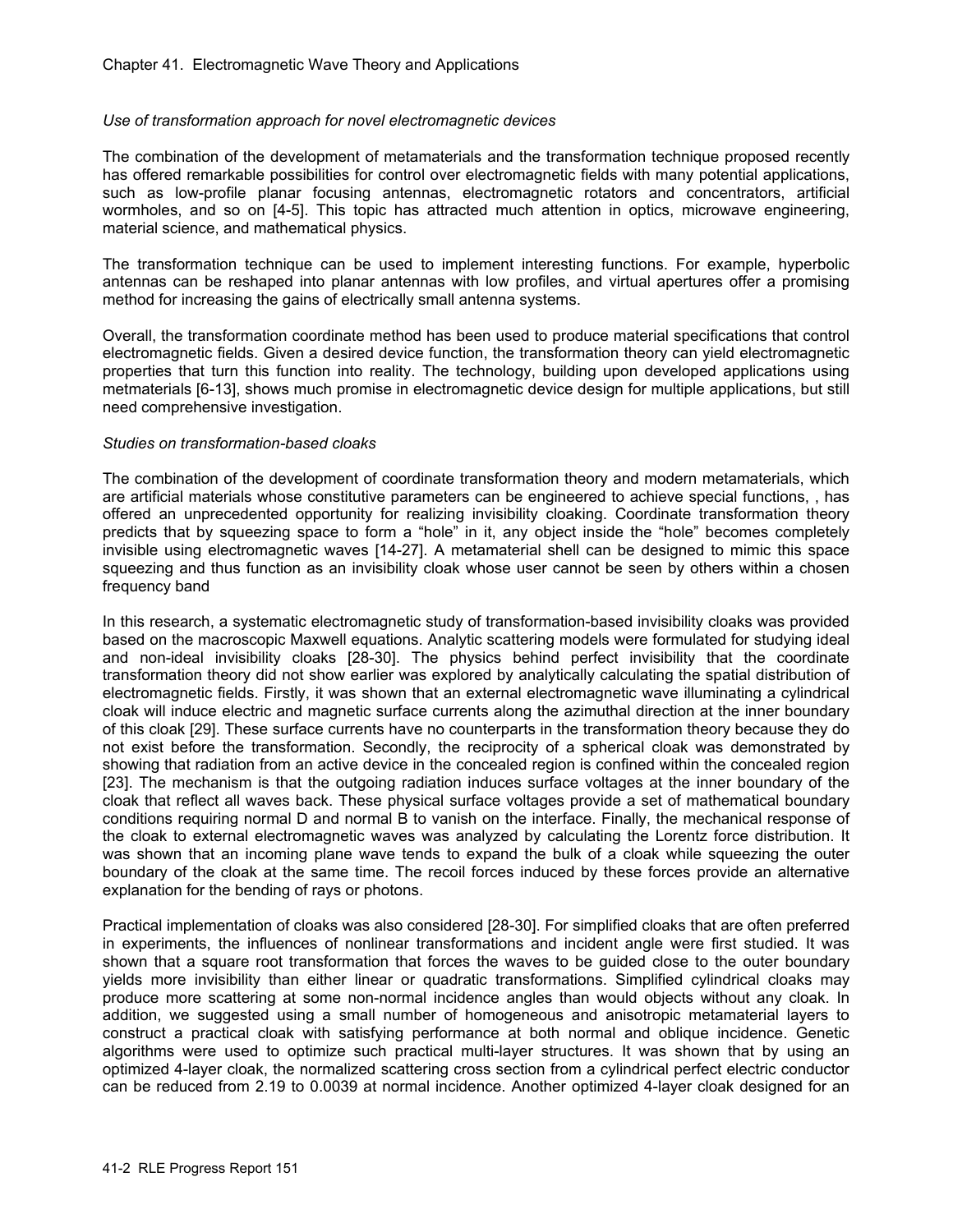incidence angle of ±30 deg. reduced the scattering cross section from 1.175 to 0.013. The latter cloak exhibits reduce scattering over a large range of incidence angles.

## **Publications**

- 1. Cheng, XX; Wu, BI; Chen, H; Kong, JA. 2008. Imaging of objects through lossy layer with defects. PROGRESS IN ELECTROMAGNETICS RESEARCH-PIER 84: 11-26.
- 2. Kong, FM; Li, K; Huang, H; Wu, BI; Kong, JA. 2008. Analysis of the surface magnetoplasmon modes in the semiconductor slit waveguide at terahertz frequencies. PROGRESS IN ELECTROMAGNETICS RESEARCH-PIER 82: 257-270.
- 3. Zhou, PH; Deng, LJ; Wu, BI; Kong, JA. 2008. Influence of scatterer's geometry on power-law formula in random mixing composites. PROGRESS IN ELECTROMAGNETICS RESEARCH-PIER 85: 69-82.
- 4. Zhang, JJ; Luo, Y; Chen, HS; Wu, BI. 2008. Manipulating the directivity of antennas with metamaterial. OPTICS EXPRESS 16 (15): 10962-10967.
- 5. Zhang, JJ; Luo, Y; Xi, S; Chen, HS; Ran, LX; Wu, BI; Kong, JA. 2008. Directive emission obtained by coordinate transformation. PROGRESS IN ELECTROMAGNETICS RESEARCH-PIER 81: 437- 446.
- 6. Duan, ZY; Gong, YB; Wei, YY; Wang, WX; Wu, BI; Kong, JA. 2008. Efficiency improvement of broadband helix traveling wave tubes using hybrid phase velocity tapering model. JOURNAL OF ELECTROMAGNETIC WAVES AND APPLICATIONS 22 (7): 1013-1023.
- 7. Duan, ZY; Wu, BI; Kong, JA; Kong, FM; Xi, S. 2008. Enhancement of radiation properties of a compact planar antenna using transformation media as substrates. PROGRESS IN ELECTROMAGNETICS RESEARCH-PIER 83: 375-384.
- 8. Huang, H; Fan, Y; Kong, F; Wu, BI; Kong, JA. 2008. Influence of external magnetic field on a symmetrical gyrotropic slab in terms of Goos-Hanchen shifts. PROGRESS IN ELECTROMAGNETICS RESEARCH-PIER 82: 137-150.
- 9. Huang, H; Fan, Y; Wu, BI; Kong, JA. 2008. Tunable TE/TM wave splitter using a gyrotropic slab. PROGRESS IN ELECTROMAGNETICS RESEARCH-PIER 85: 367-380.
- 10. Huang, H; Fan, Y; Wu, BI; Kong, JA. 2009. Positively and negatively large Goos-Hanchen lateral displacements from a symmetric gyrotropic slab. APPLIED PHYSICS A-MATERIALS SCIENCE & PROCESSING 94 (4): 917-922.
- 11. Kong, FM; Wu, BI; Huang, H; Huangfu, JT; Xi, S; Kong, JA. 2008. Lateral displacement of an electromagnetic beam reflected from a grounded indefinite uniaxial slab. PROGRESS IN ELECTROMAGNETICS RESEARCH-PIER 82: 351-366.
- 12. Xi, S; Chen, H; Wu, BI; Kong, JA. 2008. Experimental confirmation of guidance properties using planar anisotropic left-handed metamaterial slabs based on s-ring resonators. PROGRESS IN ELECTROMAGNETICS RESEARCH-PIER 84: 279-287.
- 13. Zhang, JJ; Chen, HS; Ran, LX; Luo, Y; Wu, BI; Kong, JA. 2008. Experimental characterization and cell interactions of a two-dimensional isotropic left-handed metamaterial. APPLIED PHYSICS LETTERS 92 (8): art. no.-084108.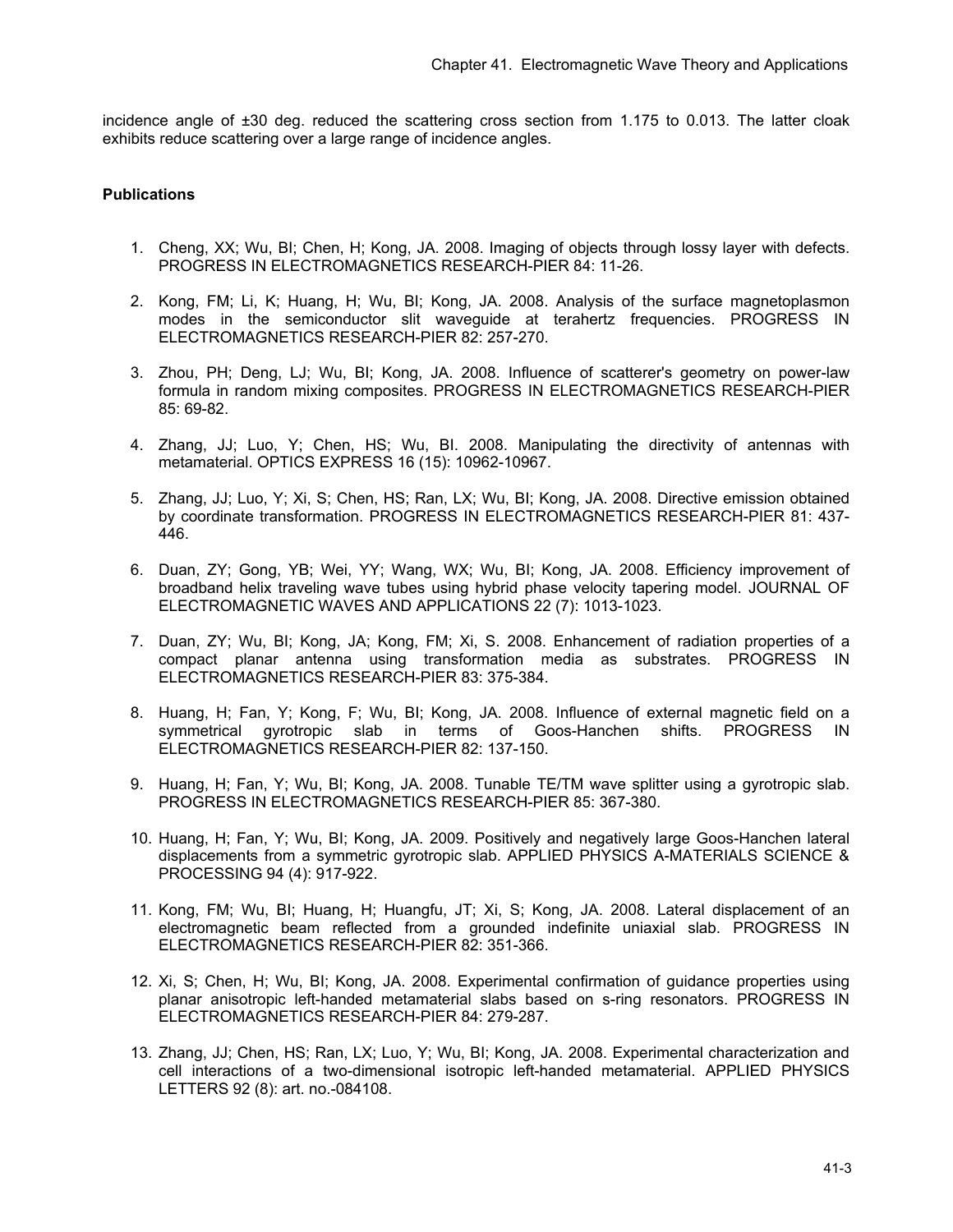- 14. Blanchard, C; Porti, J; Morente, JA; Salinas, A; Wu, BI. 2008. Numerical determination of frequency behavior in cloaking structures based on L-C distributed networks with TLM method. OPTICS EXPRESS 16 (13): 9344-9350.
- 15. Blanchard, C; Porti, J; Wu, BI; Morente, JA; Salinas, A; Kong, JA. 2008. Time domain simulation of electromagnetic cloaking structures with TLM method. OPTICS EXPRESS 16 (9): 6461-6470.
- 16. Cheng, XX; Chen, HS; Wu, BI; Kong, JA. 2009. Cloak for bianisotropic and moving media. PROGRESS IN ELECTROMAGNETICS RESEARCH-PIER 89: 199-212.
- 17. Luo, Y; Zhang, JJ; Chen, HS; Wu, BI. 2008. Full-wave analysis of prolate spheroidal and hyperboloidal cloaks. JOURNAL OF PHYSICS D-APPLIED PHYSICS 41 (23): art. no.-235101.
- 18. Luo, Y; Zhang, JJ; Chen, HS; Xi, S; Wu, BI. 2008. Cylindrical cloak with axial permittivity/permeability spatially invariant. APPLIED PHYSICS LETTERS 93 (3): art. no.-033504.
- 19. Luo, Y; Zhang, JJ; Wu, BI; Chen, HS. 2008. Interaction of an electromagnetic wave with a coneshaped invisibility cloak and polarization rotator. PHYSICAL REVIEW B 78 (12): art. no.-125108.
- 20. Xi, S; Chen, H; Wu, BI; Zhang, B; Huangfu, J; Wang, D; Kong, JA. 2008. Effects of different transformations on the performance of cylindrical cloaks. JOURNAL OF ELECTROMAGNETIC WAVES AND APPLICATIONS 22 (11-12): 1489-1497.
- 21. Xi, S; Chen, HS; Wu, BI; Kong, JA. 2009. One-Directional Perfect Cloak Created With Homogeneous Material. IEEE MICROWAVE AND WIRELESS COMPONENTS LETTERS 19 (3): 131-133.
- 22. Zhang, B; Wu, BI; Chen, HS. 2009. Optical delay of a signal through a dispersive invisibility cloak. OPTICS EXPRESS 17 (8): 6721-6726.
- 23. Zhang, BL; Chen, HS; Wu, BI; Kong, JA. 2008. Extraordinary surface voltage effect in the invisibility cloak with an active device inside. PHYSICAL REVIEW LETTERS 100 (6): art. no.-063904.
- 24. Zhang, BL; Wu, BI; Chen, HS; Kong, JA. 2008. Rainbow and blueshift effect of a dispersive spherical invisibility cloak impinged on by a nonmonochromatic plane wave. PHYSICAL REVIEW LETTERS 101 (6): art. no.-063902.
- 25. Zhang, JJ; Huangfu, JT; Luo, Y; Chen, HS; Kong, JA; Wu, BI. 2008. Cloak for multilayered and gradually changing media. PHYSICAL REVIEW B 77 (3): art. no.-035116.
- 26. Zhang, JJ; Luo, Y; Chen, HS; Huangfu, JT; Wu, BI; Ran, LX; Kong, JA. 2009. Guiding waves through an invisible tunnel. OPTICS EXPRESS 17 (8): 6203-6208.
- 27. Zhang, JJ; Luo, Y; Chen, HS; Wu, BI. 2008. Cloak of arbitrary shape. JOURNAL OF THE OPTICAL SOCIETY OF AMERICA B-OPTICAL PHYSICS 25 (11): 1776-1779.
- 28. Xi, S; Chen, HS; Zhang, BL; Wu, BI; Kong, JA. 2009. Route to low-scattering cylindrical cloaks with finite permittivity and permeability. PHYSICAL REVIEW B 79 (15): art. no.-155122.
- 29. Zhang, BL; Chen, HS; Wu, BI. 2008. Limitations of high-order transformation and incident angle on simplified invisibility cloaks. OPTICS EXPRESS 16 (19): 14655-14660.
- 30. Zhang, JJ; Luo, Y; Chen, HS; Wu, BI. 2008. Sensitivity of transformation cloak in engineering. PROGRESS IN ELECTROMAGNETICS RESEARCH-PIER 84: 93-104.